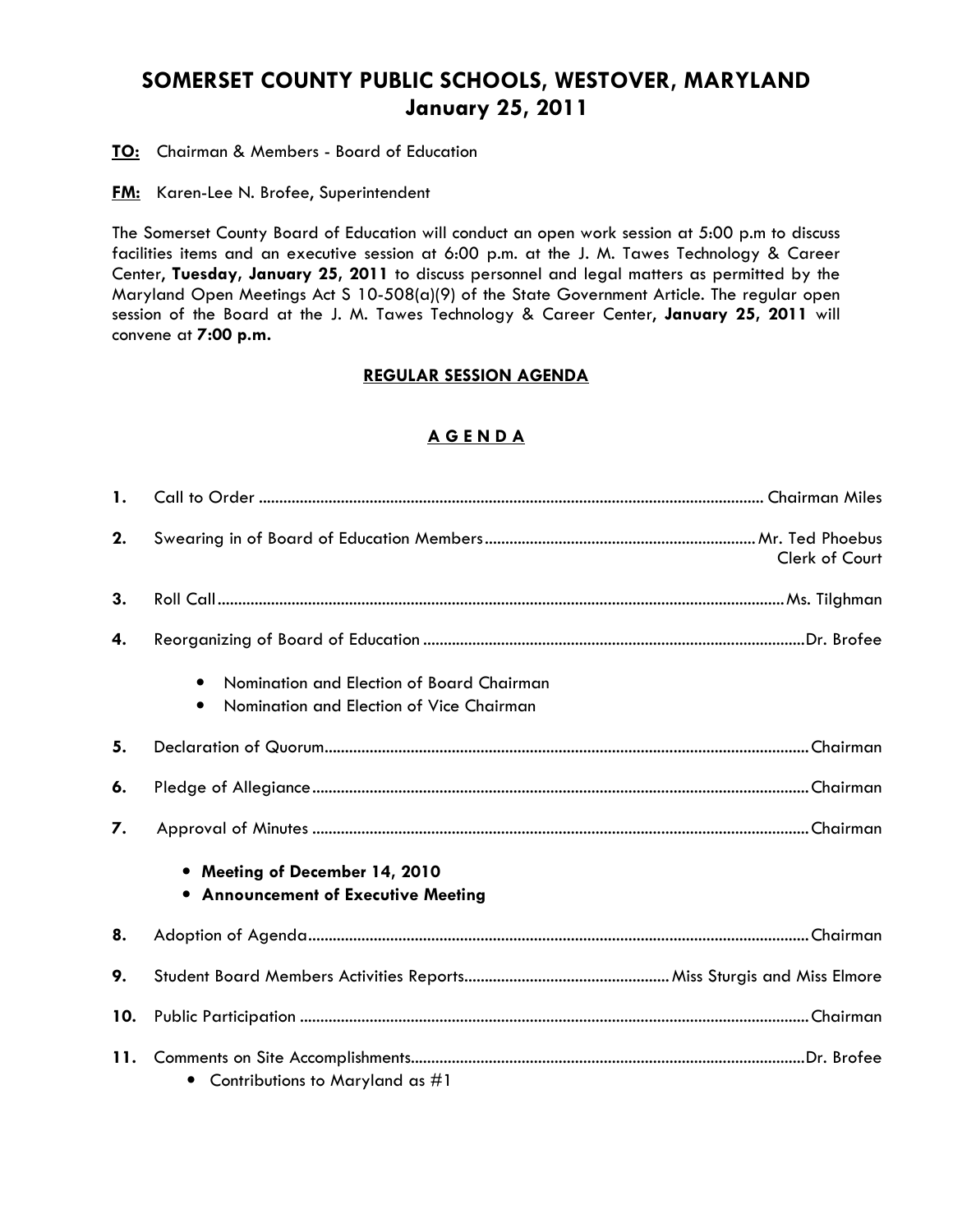## 12. OLD BUSINESS

|     | А.                    | <b>Facilities and Transportation</b>                                                                                                    |            |
|-----|-----------------------|-----------------------------------------------------------------------------------------------------------------------------------------|------------|
|     |                       | (See Tab $12-A1$ )                                                                                                                      |            |
|     |                       | (See Tab 12-A2)                                                                                                                         |            |
|     | <b>B.</b>             | <b>Policies</b>                                                                                                                         |            |
|     |                       | (See Tab 12-B1)                                                                                                                         |            |
|     |                       | (See tab 12-B2)                                                                                                                         |            |
|     | C.                    | <b>Human Resources</b>                                                                                                                  |            |
|     |                       | <b>Early Childhood Education Teacher</b><br>$\bullet$<br>Tutor<br>$\bullet$<br>School Administrative Associate II<br>(See Tab $12-C1$ ) |            |
| 13. |                       | <b>NEW BUSINESS</b>                                                                                                                     |            |
|     | А.                    | <b>Finance - Legislative Audit Response</b>                                                                                             |            |
|     |                       | (See Tab $13-A1$ )                                                                                                                      | Dr. Brofee |
|     |                       | 2<br>(See Tab 13-A2)                                                                                                                    |            |
|     |                       | 3<br>(See Tab 13-A3)                                                                                                                    |            |
|     | <b>B.</b> Instruction |                                                                                                                                         |            |
|     |                       | (See Tab 13-B1)                                                                                                                         |            |
|     |                       | (See Tab 13-B2)                                                                                                                         |            |
|     | C.                    | <b>Human Resources</b>                                                                                                                  |            |
|     |                       |                                                                                                                                         |            |
|     |                       | Instructional Assistant (One on One)<br>$\bullet$                                                                                       |            |